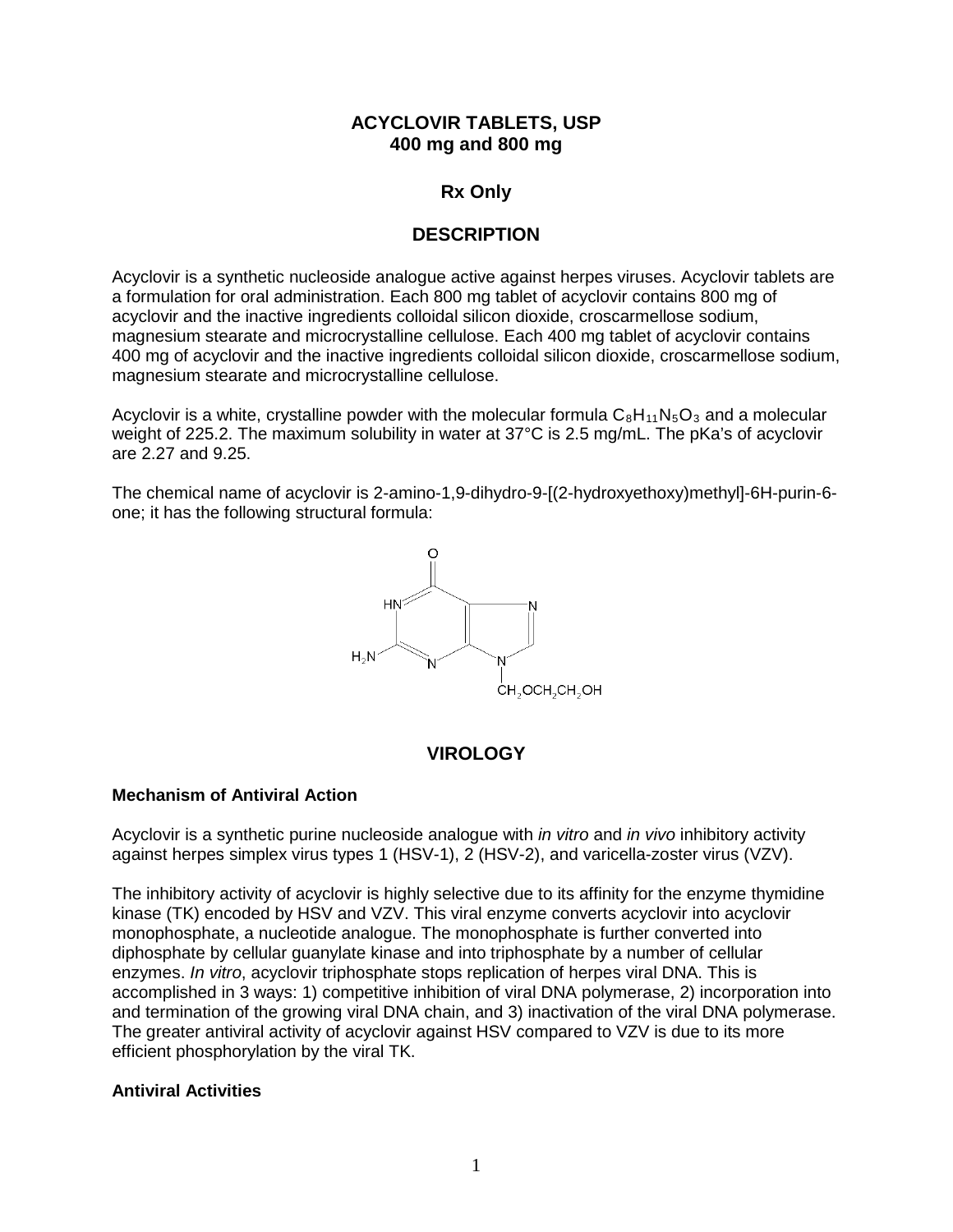The quantitative relationship between the *in vitro* susceptibility of herpes viruses to antivirals and the clinical response to therapy has not been established in humans, and virus sensitivity testing has not been standardized. Sensitivity testing results, expressed as the concentration of drug required to inhibit by 50% the growth of virus in cell culture (IC50), vary greatly depending upon a number of factors. Using plaque-reduction assays, the IC50 against herpes simplex virus isolates ranges from 0.02 to 13.5 mcg/mL for HSV-1 and from 0.01 to 9.9 mcg/mL for HSV-2. The IC50 for acyclovir against most laboratory strains and clinical isolates of VZV ranges from 0.12 to 10.8 mcg/mL. Acyclovir also demonstrates activity against the Oka vaccine strain of VZV with a mean IC50 of 1.35 mcg/mL.

### **Drug Resistance**

Resistance of HSV and VZV to acyclovir can result from qualitative and quantitative changes in the viral TK and/or DNA polymerase. Clinical isolates of HSV and VZV with reduced susceptibility to acyclovir have been recovered from immunocompromised patients, especially with advanced HIV infection. While most of the acyclovir-resistant mutants isolated thus far from immunocompromised patients have been found to be TK-deficient mutants, other mutants involving the viral TK gene (TK partial and TK altered) and DNA polymerase have been isolated. TK-negative mutants may cause severe disease in infants and immunocompromised adults. The possibility of viral resistance to acyclovir should be considered in patients who show poor clinical response during therapy.

# **CLINICAL PHARMACOLOGY**

### **Pharmacokinetics**

The pharmacokinetics of acyclovir after oral administration have been evaluated in healthy volunteers and in immunocompromised patients with herpes simplex or varicella-zoster virus infection. Acyclovir pharmacokinetic parameters are summarized in Table 1.

| Table T. Actions I Harmaconfield Onaracteristics (Range) |                |  |
|----------------------------------------------------------|----------------|--|
| <b>Parameter</b>                                         | Range          |  |
| Plasma protein binding                                   | 9% to 33%      |  |
| Plasma elimination half-life                             | 2.5 to 3.3 hrs |  |
| Average oral bioavailability                             | 10% to 20%*    |  |

\*Bioavailability decreases with increasing dose.

In one multiple-dose, crossover study in healthy subjects ( $n = 23$ ), it was shown that increases in plasma acyclovir concentrations were less than dose proportional with increasing dose, as shown in Table 2. The decrease in bioavailability is a function of the dose and not the dosage form.

#### **Table 2: Acyclovir Peak and Trough Concentrations at Steady State**

| <b>Parameter</b>         | 200 mg                | 400 mg                | 800 mg                |
|--------------------------|-----------------------|-----------------------|-----------------------|
| $\mathsf{\sim}\text{ss}$ |                       |                       |                       |
| max                      | $0.83 \text{ mcg/mL}$ | $1.21 \text{ mcq/mL}$ | 1.61 $mcg/mL$         |
| $\mathsf{\sim}\text{ss}$ |                       |                       |                       |
| trough                   | $0.46 \text{~mcg/mL}$ | $0.63 \text{~mcg/mL}$ | $0.83 \text{ mcg/mL}$ |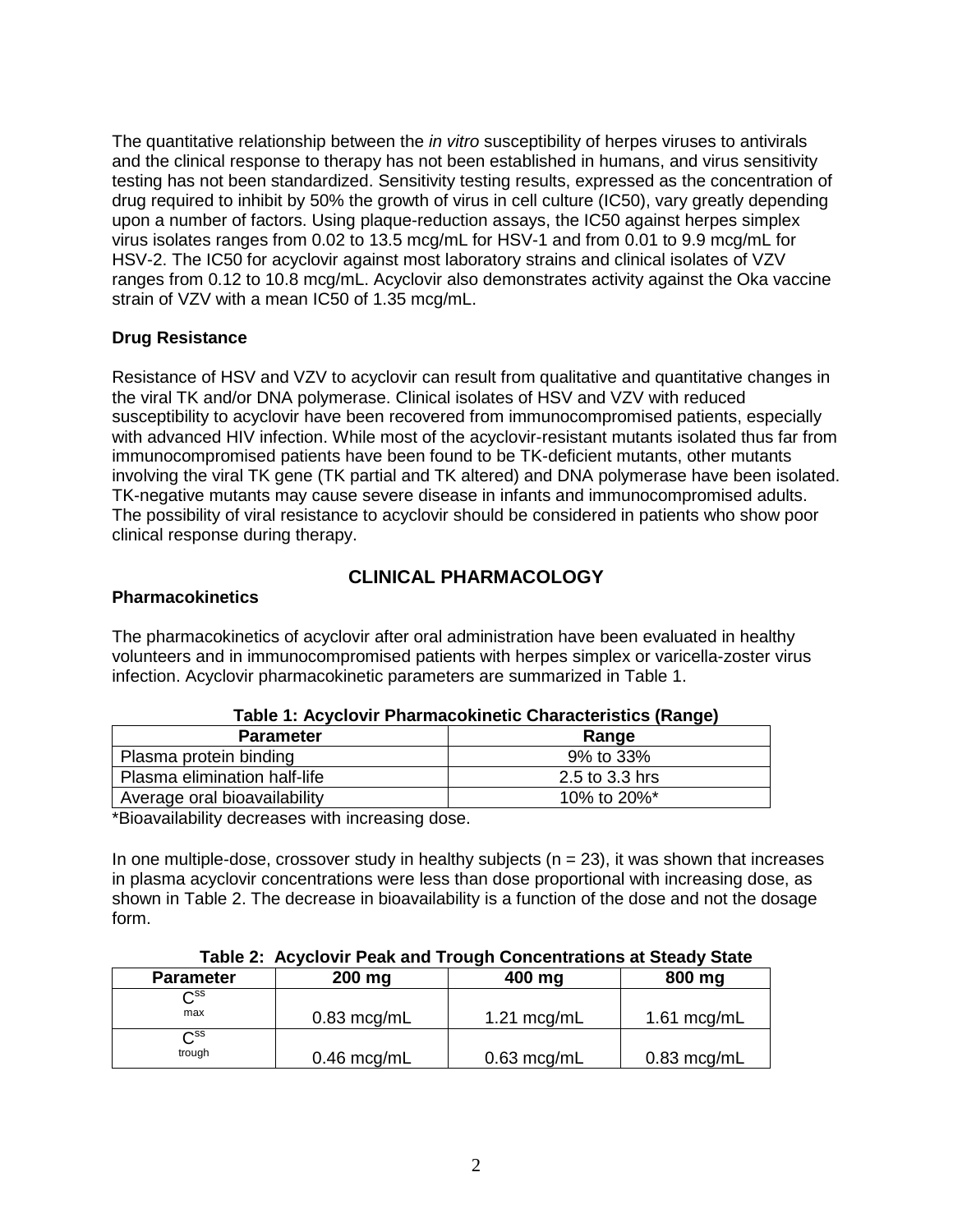There was no effect of food on the absorption of acyclovir  $(n = 6)$ ; therefore, acyclovir tablets may be administered with or without food.

The only known urinary metabolite is 9-[(carboxymethoxy)methyl]guanine.

#### **Special Populations**

#### *Adults with Impaired Renal Function*

The half-life and total body clearance of acyclovir are dependent on renal function. A dosage adjustment is recommended for patients with reduced renal function (see **DOSAGE AND ADMINISTRATION**).

#### *Geriatrics*

Acyclovir plasma concentrations are higher in geriatric patients compared to younger adults, in part due to age-related changes in renal function. Dosage reduction may be required in geriatric patients with underlying renal impairment (see **PRECAUTIONS: Geriatric Use**).

#### *Pediatrics*

In general, the pharmacokinetics of acyclovir in pediatric patients is similar to that of adults. Mean half-life after oral doses of 300 mg/m<sup>2</sup> and 600 mg/m<sup>2</sup> in pediatric patients aged 7 months to 7 years was 2.6 hours (range 1.59 to 3.74 hours).

#### **Drug Interactions**

Coadministration of probenecid with intravenous acyclovir has been shown to increase the mean acyclovir half-life and the area under the concentration-time curve. Urinary excretion and renal clearance were correspondingly reduced.

### **Clinical Trials**

### *Initial Genital Herpes*

Double-blind, placebo-controlled studies have demonstrated that orally administered acyclovir significantly reduced the duration of acute infection and duration of lesion healing. The duration of pain and new lesion formation was decreased in some patient groups.

#### *Recurrent Genital Herpes*

Double-blind, placebo-controlled studies in patients with frequent recurrences (6 or more episodes per year) have shown that orally administered acyclovir given daily for 4 months to 10 years prevented or reduced the frequency and/or severity of recurrences in greater than 95% of patients.

In a study of patients who received acyclovir 400 mg twice daily for 3 years, 45%, 52%, and 63% of patients remained free of recurrences in the first, second, and third years, respectively. Serial analyses of the 3-month recurrence rates for the patients showed that 71% to 87% were recurrence free in each quarter.

#### *Herpes Zoster Infections*

In a double-blind, placebo-controlled study of immunocompetent patients with localized cutaneous zoster infection, acyclovir (800 mg 5 times daily for 10 days) shortened the times to lesion scabbing, healing, and complete cessation of pain, and reduced the duration of viral shedding and the duration of new lesion formation.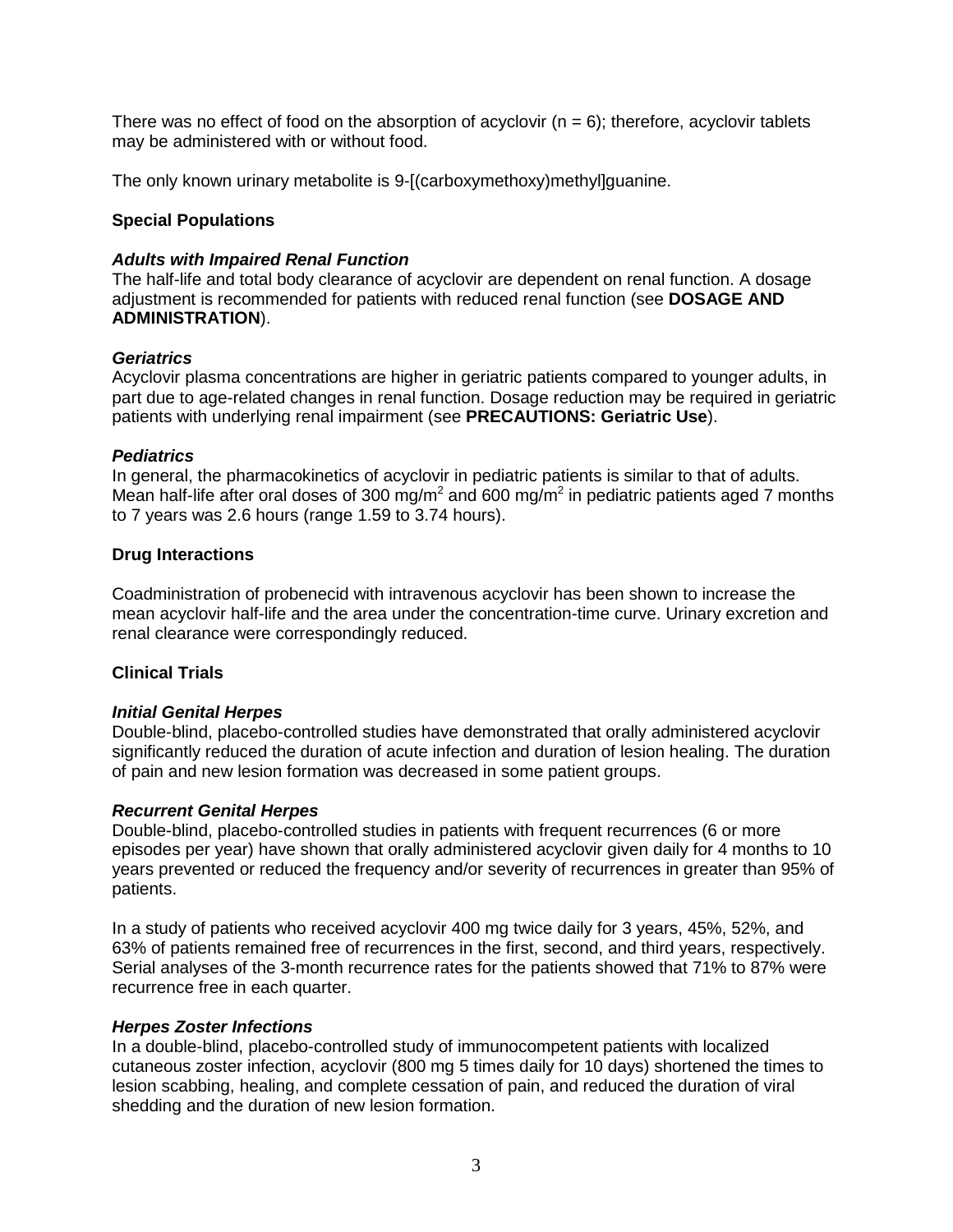In a similar double-blind, placebo-controlled study, acyclovir (800 mg 5 times daily for 7 days) shortened the times to complete lesion scabbing, healing, and cessation of pain; reduced the duration of new lesion formation; and reduced the prevalence of localized zoster-associated neurologic symptoms (paresthesia, dysesthesia, or hyperesthesia).

Treatment was begun within 72 hours of rash onset and was most effective if started within the first 48 hours.

Adults greater than 50 years of age showed greater benefit.

#### *Chickenpox*

Three randomized, double-blind, placebo-controlled trials were conducted in 993 pediatric patients aged 2 to 18 years with chickenpox. All patients were treated within 24 hours after the onset of rash. In 2 trials, acyclovir was administered at 20 mg/kg 4 times daily (up to 3,200 mg per day) for 5 days. In the third trial, doses of 10, 15, or 20 mg/kg were administered 4 times daily for 5 to 7 days. Treatment with acyclovir shortened the time to 50% healing; reduced the maximum number of lesions; reduced the median number of vesicles; decreased the median number of residual lesions on day 28; and decreased the proportion of patients with fever, anorexia, and lethargy by day 2. Treatment with acyclovir did not affect varicella-zoster virusspecific humoral or cellular immune responses at 1 month or 1 year following treatment.

# **INDICATIONS AND USAGE**

#### *Herpes Zoster Infections*

Acyclovir tablets are indicated for the acute treatment of herpes zoster (shingles).

#### *Genital Herpes*

Acyclovir tablets are indicated for the treatment of initial episodes and the management of recurrent episodes of genital herpes.

#### *Chickenpox*

Acyclovir tablets are indicated for the treatment of chickenpox (varicella).

### **CONTRAINDICATIONS**

Acyclovir is contraindicated for patients who develop hypersensitivity to acyclovir or valacyclovir.

#### **WARNINGS**

Acyclovir tablets are intended for oral ingestion only. Renal failure, in some cases resulting in death, has been observed with acyclovir therapy (see **ADVERSE REACTIONS: Observed During Clinical Practice** and **OVERDOSAGE**). Thrombotic thrombocytopenic purpura/hemolytic uremic syndrome (TTP/HUS), which has resulted in death, has occurred in immunocompromised patients receiving acyclovir therapy.

# **PRECAUTIONS**

Dosage adjustment is recommended when administering acyclovir to patients with renal impairment (see **DOSAGE AND ADMINISTRATION**). Caution should also be exercised when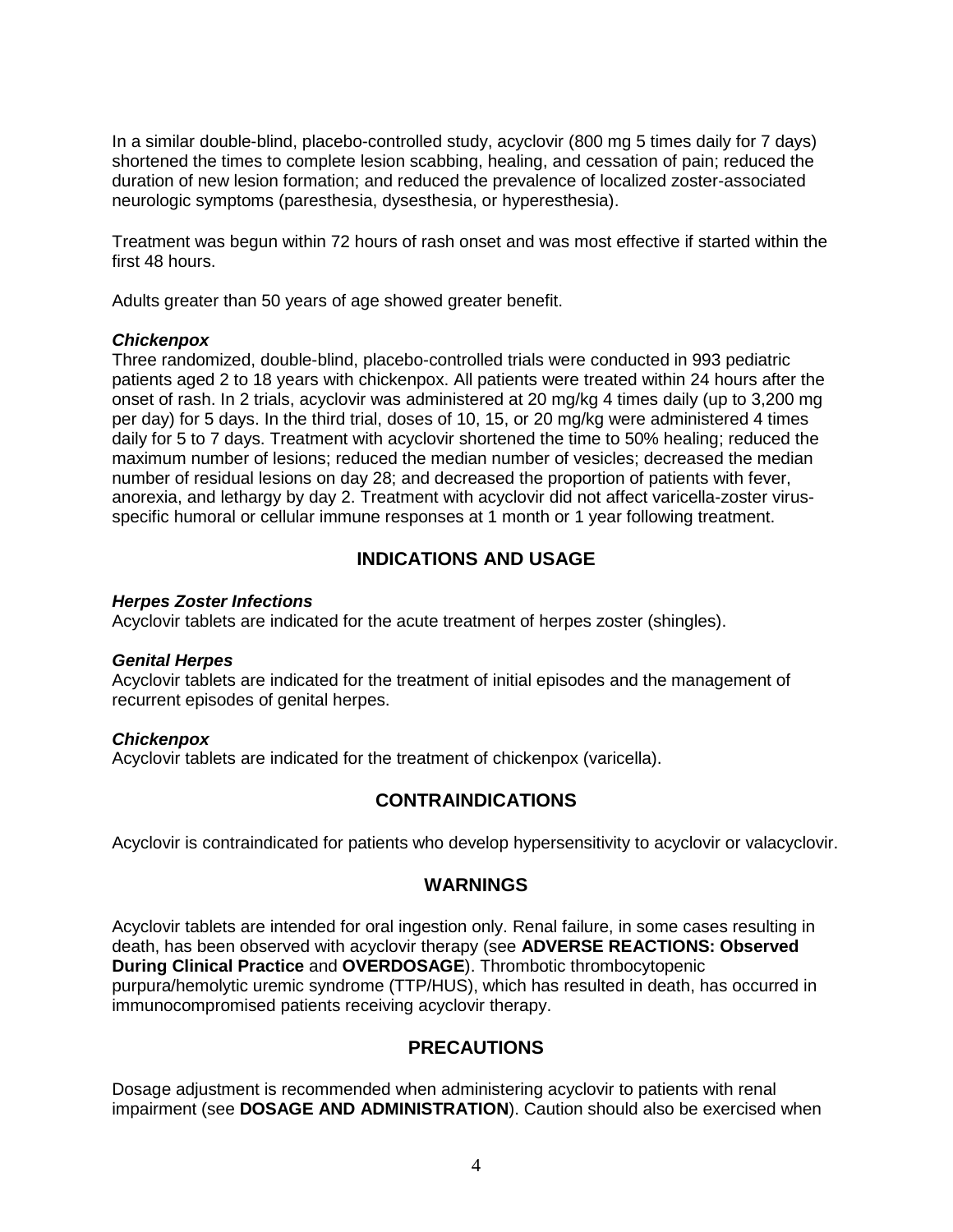administering acyclovir to patients receiving potentially nephrotoxic agents since this may increase the risk of renal dysfunction and/or the risk of reversible central nervous system symptoms such as those that have been reported in patients treated with intravenous acyclovir. Adequate hydration should be maintained.

#### **Information for Patients**

Patients are instructed to consult with their physician if they experience severe or troublesome adverse reactions, they become pregnant or intend to become pregnant, they intend to breastfeed while taking orally administered acyclovir, or they have any other questions.

Patients should be advised to maintain adequate hydration.

#### *Herpes Zoster*

There are no data on treatment initiated more than 72 hours after onset of the zoster rash. Patients should be advised to initiate treatment as soon as possible after a diagnosis of herpes zoster.

#### *Genital Herpes Infections*

Patients should be informed that acyclovir is not a cure for genital herpes. There are no data evaluating whether acyclovir will prevent transmission of infection to others. Because genital herpes is a sexually transmitted disease, patients should avoid contact with lesions or intercourse when lesions and/or symptoms are present to avoid infecting partners. Genital herpes can also be transmitted in the absence of symptoms through asymptomatic viral shedding. If medical management of a genital herpes recurrence is indicated, patients should be advised to initiate therapy at the first sign or symptom of an episode.

#### *Chickenpox*

Chickenpox in otherwise healthy children is usually a self-limited disease of mild to moderate severity. Adolescents and adults tend to have more severe disease. Treatment was initiated within 24 hours of the typical chickenpox rash in the controlled studies, and there is no information regarding the effects of treatment begun later in the disease course.

#### **Drug Interactions**

### See **CLINICAL PHARMACOLOGY: Pharmacokinetics**.

### **Carcinogenesis, Mutagenesis, Impairment of Fertility**

The data presented below include references to peak steady-state plasma acyclovir concentrations observed in humans treated with 800 mg given orally 5 times a day (dosing appropriate for treatment of herpes zoster) or 200 mg given orally 5 times a day (dosing appropriate for treatment of genital herpes). Plasma drug concentrations in animal studies are expressed as multiples of human exposure to acyclovir at the higher and lower dosing schedules (see **CLINICAL PHARMACOLOGY: Pharmacokinetics**).

Acyclovir was tested in lifetime bioassays in rats and mice at single daily doses of up to 450 mg/kg administered by gavage. There was no statistically significant difference in the incidence of tumors between treated and control animals, nor did acyclovir shorten the latency of tumors. Maximum plasma concentrations were 3 to 6 times human levels in the mouse bioassay and 1 to 2 times human levels in the rat bioassay.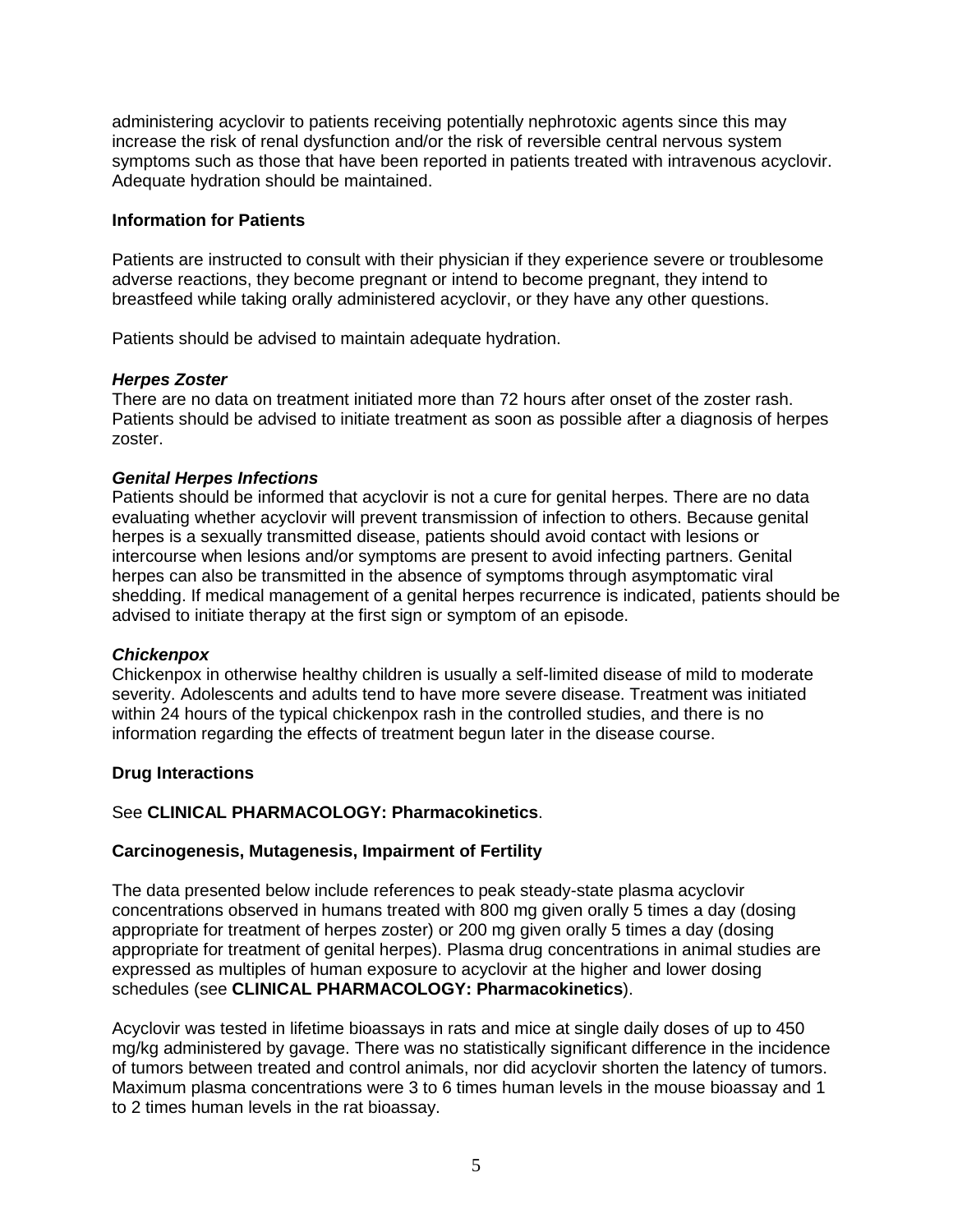Acyclovir was tested in 16 *in vitro* and *in vivo* genetic toxicity assays. Acyclovir was positive in 5 of the assays.

Acyclovir did not impair fertility or reproduction in mice (450 mg/kg/day, p.o.) or in rats (25 mg/kg/day, s.c.). In the mouse study, plasma levels were 9 to 18 times human levels, while in the rat study, they were 8 to 15 times human levels. At higher doses (50 mg/kg/day, s.c.) in rats and rabbits (11 to 22 and 16 to 31 times human levels, respectively) implantation efficacy, but not litter size, was decreased. In a rat peri- and post-natal study at 50 mg/kg/day, s.c., there was a statistically significant decrease in group mean numbers of corpora lutea, total implantation sites, and live fetuses.

No testicular abnormalities were seen in dogs given 50 mg/kg/day, IV for 1 month (21 to 41 times human levels) or in dogs given 60 mg/kg/day orally for 1 year (6 to 12 times human levels). Testicular atrophy and aspermatogenesis were observed in rats and dogs at higher dose levels.

### **Pregnancy**

#### *Teratogenic Effects*

Pregnancy Category B. Acyclovir administered during organogenesis was not teratogenic in the mouse (450 mg/kg/day, p.o.), rabbit (50 mg/kg/day, s.c. and IV), or rat (50 mg/kg/day, s.c.). These exposures resulted in plasma levels 9 and 18, 16 and 106, and 11 and 22 times, respectively, human levels.

There are no adequate and well-controlled studies in pregnant women. A prospective epidemiologic registry of acyclovir use during pregnancy was established in 1984 and completed in April 1999. There were 749 pregnancies followed in women exposed to systemic acyclovir during the first trimester of pregnancy resulting in 756 outcomes. The occurrence rate of birth defects approximates that found in the general population. However, the small size of the registry is insufficient to evaluate the risk for less common defects or to permit reliable or definitive conclusions regarding the safety of acyclovir in pregnant women and their developing fetuses. Acyclovir should be used during pregnancy only if the potential benefit justifies the potential risk to the fetus.

#### **Nursing Mothers**

Acyclovir concentrations have been documented in breast milk in 2 women following oral administration of acyclovir and ranged from 0.6 to 4.1 times corresponding plasma levels. These concentrations would potentially expose the nursing infant to a dose of acyclovir up to 0.3 mg/kg/day. Acyclovir should be administered to a nursing mother with caution and only when indicated.

#### **Pediatric Use**

Safety and effectiveness of oral formulations of acyclovir in pediatric patients younger than 2 years of age have not been established.

#### **Geriatric Use**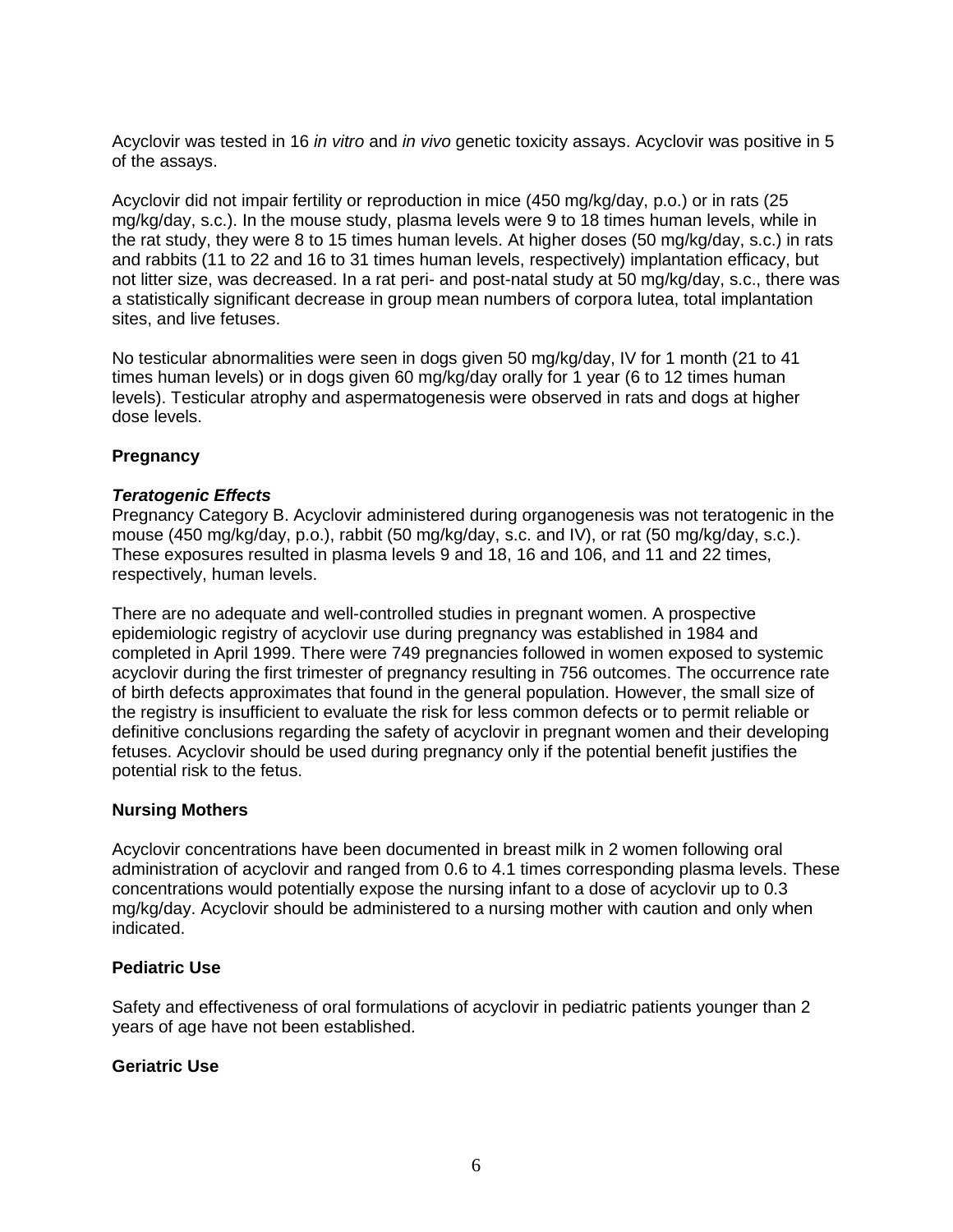Of 376 subjects who received acyclovir in a clinical study of herpes zoster treatment in immunocompetent subjects ≥50 years of age, 244 were 65 and over while 111 were 75 and over. No overall differences in effectiveness for time to cessation of new lesion formation or time to healing were reported between geriatric subjects and younger adult subjects. The duration of pain after healing was longer in patients 65 and over. Nausea, vomiting, and dizziness were reported more frequently in elderly subjects. Elderly patients are more likely to have reduced renal function and require dose reduction. Elderly patients are also more likely to have renal or CNS adverse events. With respect to CNS adverse events observed during clinical practice, somnolence, hallucinations, confusion, and coma were reported more frequently in elderly patients (see **CLINICAL PHARMACOLOGY, ADVERSE REACTIONS: Observed During Clinical Practice**, and **DOSAGE AND ADMINISTRATION**).

# **ADVERSE REACTIONS**

### **Herpes Simplex**

### *Short-Term Administration*

The most frequent adverse events reported during clinical trials of treatment of genital herpes with acyclovir 200 mg administered orally 5 times daily every 4 hours for 10 days were nausea and/or vomiting in 8 of 298 patient treatments (2.7%). Nausea and/or vomiting occurred in 2 of 287 (0.7%) patients who received placebo.

#### *Long-Term Administration*

The most frequent adverse events reported in a clinical trial for the prevention of recurrences with continuous administration of 400 mg (two 200 mg capsules) 2 times daily for 1 year in 586 patients treated with acyclovir were nausea (4.8%) and diarrhea (2.4%). The 589 control patients receiving intermittent treatment of recurrences with acyclovir for 1 year reported diarrhea (2.7%), nausea (2.4%), and headache (2.2%).

#### **Herpes Zoster**

The most frequent adverse event reported during 3 clinical trials of treatment of herpes zoster (shingles) with 800 mg of oral acyclovir 5 times daily for 7 to 10 days in 323 patients was malaise (11.5%). The 323 placebo recipients reported malaise (11.1%).

### **Chickenpox**

The most frequent adverse event reported during 3 clinical trials of treatment of chickenpox with oral acyclovir at doses of 10 to 20 mg/kg 4 times daily for 5 to 7 days or 800 mg 4 times daily for 5 days in 495 patients was diarrhea (3.2%). The 498 patients receiving placebo reported diarrhea (2.2%).

#### **Observed During Clinical Practice**

In addition to adverse events reported from clinical trials, the following events have been identified during post-approval use of acyclovir. Because they are reported voluntarily from a population of unknown size, estimates of frequency cannot be made. These events have been chosen for inclusion due to either their seriousness, frequency of reporting, potential causal connection to acyclovir, or a combination of these factors.

*General:* Anaphylaxis, angioedema, fever, headache, pain, peripheral edema.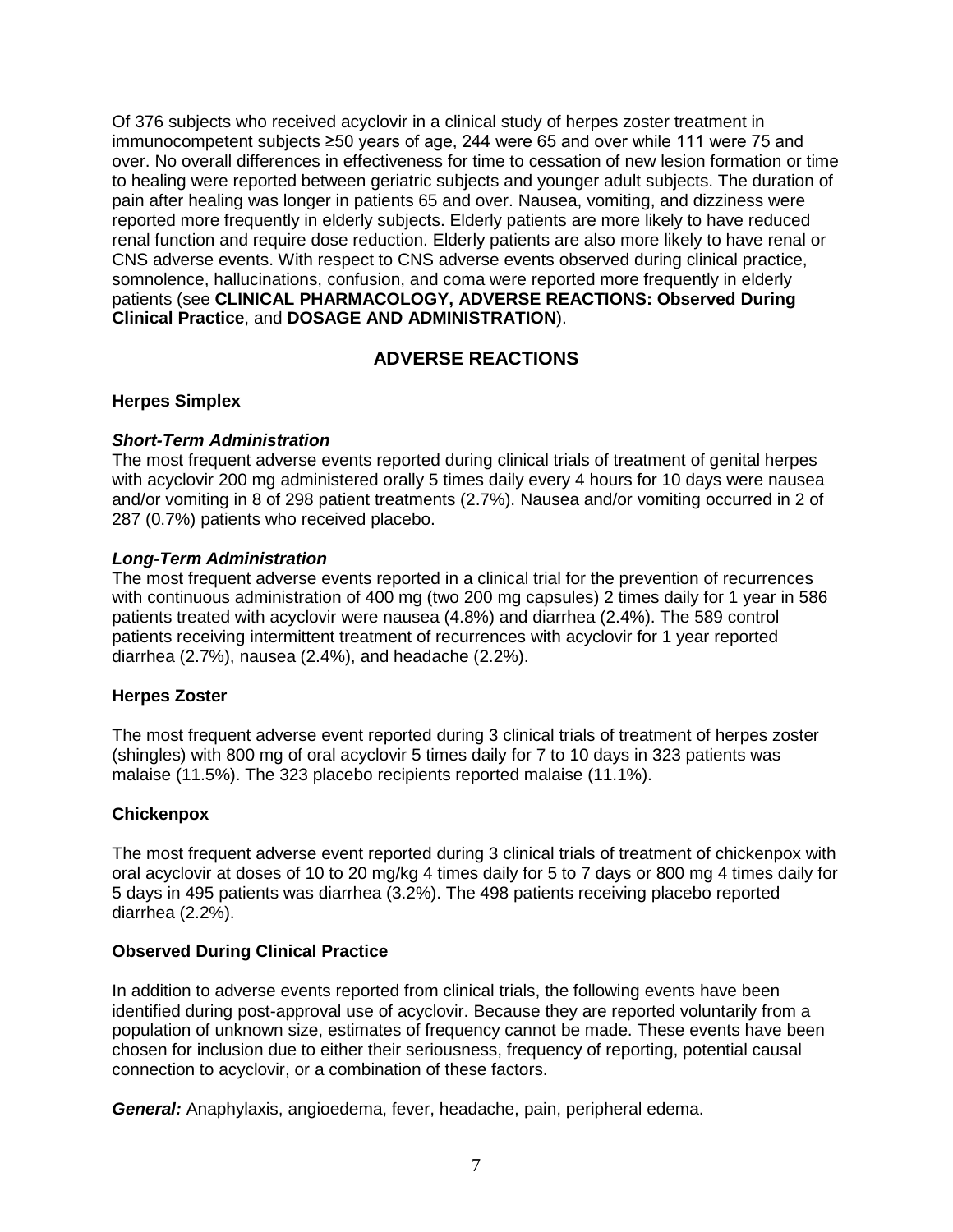*Nervous:* Aggressive behavior, agitation, ataxia, coma, confusion, decreased consciousness, delirium, dizziness, dysarthria, encephalopathy, hallucinations, paresthesia, psychosis, seizure, somnolence, tremors. These symptoms may be marked, particularly in older adults or in patients with renal impairment (see **PRECAUTIONS**).

*Digestive:* Diarrhea, gastrointestinal distress, nausea.

*Hematologic and Lymphatic:* Anemia, leukocytoclastic vasculitis, leukopenia, lymphadenopathy, thrombocytopenia.

*Hepatobiliary Tract and Pancreas:* Elevated liver function tests, hepatitis, hyperbilirubinemia, jaundice.

*Musculoskeletal:* Myalgia.

**Skin:** Alopecia, erythema multiforme, photosensitive rash, pruritus, rash, Stevens-Johnson syndrome, toxic epidermal necrolysis, urticaria.

*Special Senses:* Visual abnormalities.

*Urogenital:* Renal failure, elevated blood urea nitrogen, elevated creatinine, hematuria (see **WARNINGS**).

# **OVERDOSAGE**

Overdoses involving ingestion of up to 100 capsules (20 g) have been reported. Adverse events that have been reported in association with overdosage include agitation, coma, seizures, and lethargy. Precipitation of acyclovir in renal tubules may occur when the solubility (2.5 mg/mL) is exceeded in the intratubular fluid. Overdosage has been reported following bolus injections or inappropriately high doses and in patients whose fluid and electrolyte balance were not properly monitored. This has resulted in elevated BUN and serum creatinine and subsequent renal failure. In the event of acute renal failure and anuria, the patient may benefit from hemodialysis until renal function is restored (see **DOSAGE AND ADMINISTRATION**).

# **DOSAGE AND ADMINISTRATION**

#### **Acute Treatment of Herpes Zoster**

800 mg every 4 hours orally, 5 times daily for 7 to 10 days.

#### **Genital Herpes**

#### *Treatment of Initial Genital Herpes*

200 mg every 4 hours, 5 times daily for 10 days.

#### *Chronic Suppressive Therapy for Recurrent Disease*

400 mg 2 times daily for up to 12 months, followed by re-evaluation. Alternative regimens have included doses ranging from 200 mg 3 times daily to 200 mg 5 times daily.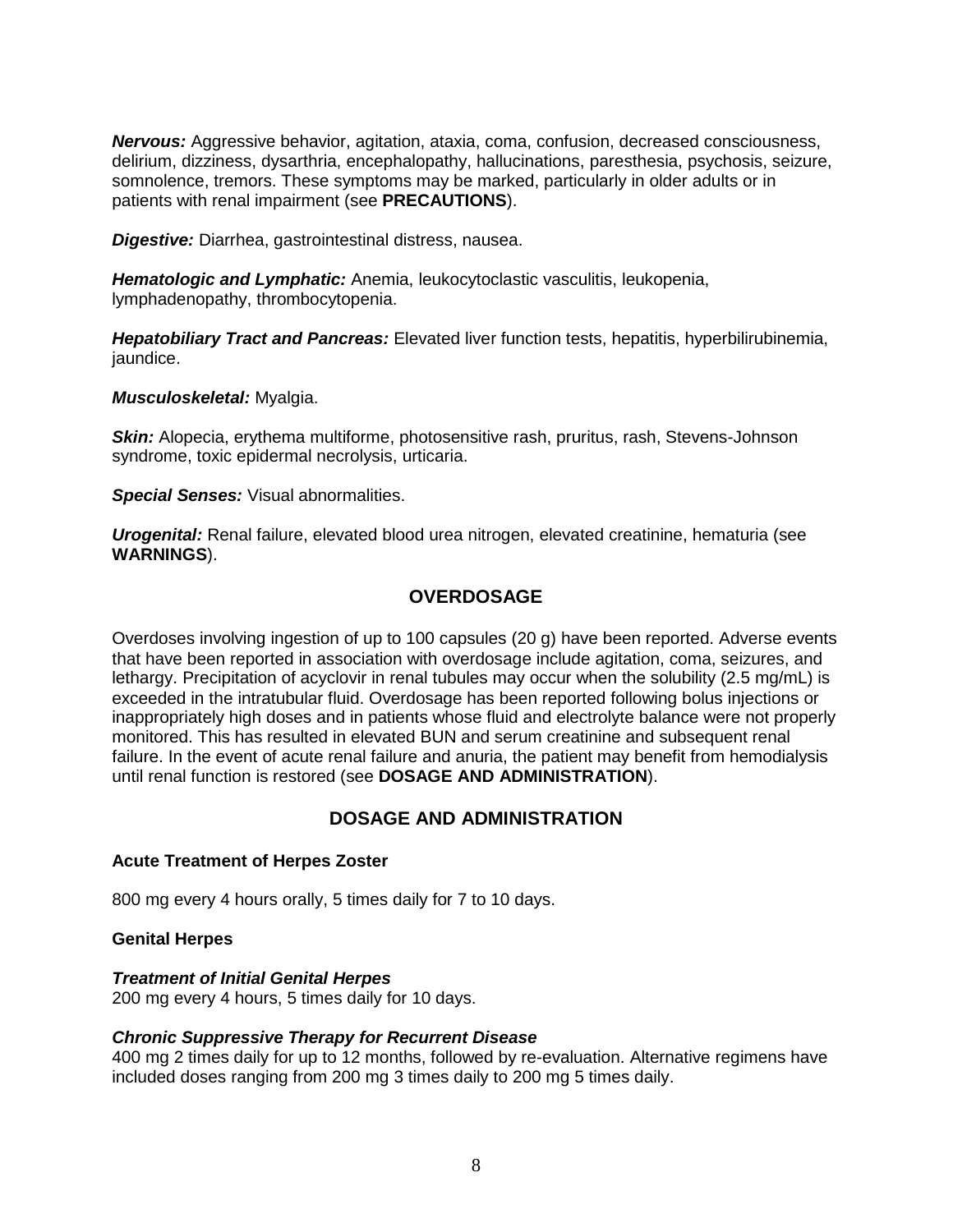The frequency and severity of episodes of untreated genital herpes may change over time. After 1 year of therapy, the frequency and severity of the patient's genital herpes infection should be reevaluated to assess the need for continuation of therapy with acyclovir.

#### *Intermittent Therapy*

200 mg every 4 hours, 5 times daily for 5 days. Therapy should be initiated at the earliest sign or symptom (prodrome) of recurrence.

### **Treatment of Chickenpox**

#### *Children (2 years of age and older)*

20 mg/kg **per dose** orally 4 times daily (80 mg/kg/day) for 5 days. Children over 40 kg should receive the adult dose for chickenpox.

#### *Adults and Children over 40 kg*

800 mg 4 times daily for 5 days.

Intravenous acyclovir is indicated for the treatment of varicella-zoster infections in immunocompromised patients.

When therapy is indicated, it should be initiated at the earliest sign or symptom of chickenpox.

There is no information about the efficacy of therapy initiated more than 24 hours after onset of signs and symptoms.

#### **Patients With Acute or Chronic Renal Impairment**

In patients with renal impairment, the dose of acyclovir should be modified as shown in Table 3:

| - - -           |                                            |                         |                         |  |  |
|-----------------|--------------------------------------------|-------------------------|-------------------------|--|--|
| Normal Dosage   | Creatinine                                 | Adjusted Dosage Regimen |                         |  |  |
| Regimen         | Clearance<br>(mL/min/1.73 m <sup>2</sup> ) | Dose(mg)                | Dosing Interval         |  |  |
| 200 mg every 4  | $>10$                                      | 200                     | every 4 hours, 5x daily |  |  |
| hours           | $0 - 10$                                   | 200                     | every 12 hours          |  |  |
| 400 mg every 12 | >10                                        | 400                     | every 12 hours          |  |  |
| hours           | $0 - 10$                                   | 200                     | every 12 hours          |  |  |
| 800 mg every 4  | $>25$                                      | 800                     | every 4 hours, 5x daily |  |  |
| hours           | $10 - 25$                                  | 800                     | every 8 hours           |  |  |
|                 | $0 - 10$                                   | 800                     | every 12 hours          |  |  |

#### **Table 3: Dosage Modification for Renal Impairment**

#### **Hemodialysis**

For patients who require hemodialysis, the mean plasma half-life of acyclovir during hemodialysis is approximately 5 hours. This results in a 60% decrease in plasma concentrations following a 6-hour dialysis period. Therefore, the patient's dosing schedule should be adjusted so that an additional dose is administered after each dialysis.

### **Peritoneal Dialysis**